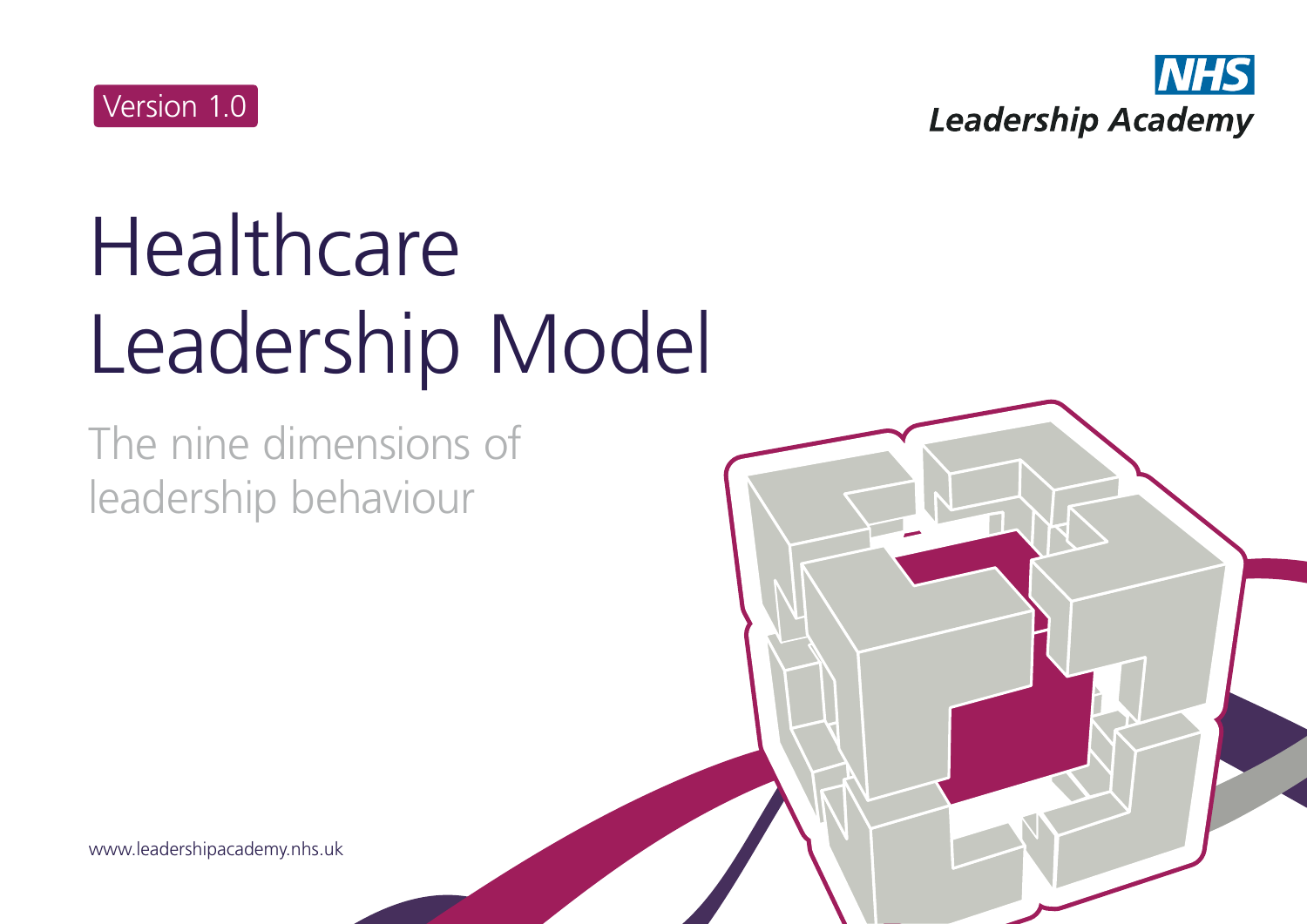© NHS Leadership Academy copyright 2013. All rights reserved.

The Healthcare Leadership Model device and illustrations are trade marks of the NHS Leadership Academy.

Publisher: NHS Leadership Academy, No. 3 The Embankment, Sovereign Street, Leeds, West Yorkshire, LS1 4BJ, England.

This publication may be reproduced and circulated free of charge for non-commercial purposes only by and between NHS-funded organisations in England, Scotland, Wales and Northern Ireland staff, and their related networks and officially contracted third parties. This includes the right to reproduce, distribute and transmit this publication in any form and by any means, including e-mail, photocopying, microfilming, and recording. No other use may be made of this publication or any part of it except with the prior written permission and application for which should be in writing and addressed to the Engagement Team (and marked 're. permissions'). Written permission must always be obtained before any part of this publication is stored in a retrieval system of any nature, or electronically. Reproduction and transmission of this publication must be accurate, must not be used in any misleading context and must always be accompanied by this Copyright Notice.

Warning: Unauthorised copying, storage, reproduction, adaptation or other use of this publication or any part of it is strictly prohibited. Doing an unauthorised act in relation to a copyright work may give rise to civil liabilities and criminal prosecution.

NHS Leadership Academy (2013), *The Healthcare Leadership Model*, version 1.0, Leeds: NHS Leadership Academy.

**2 www.leadershipacademy.nhs.uk**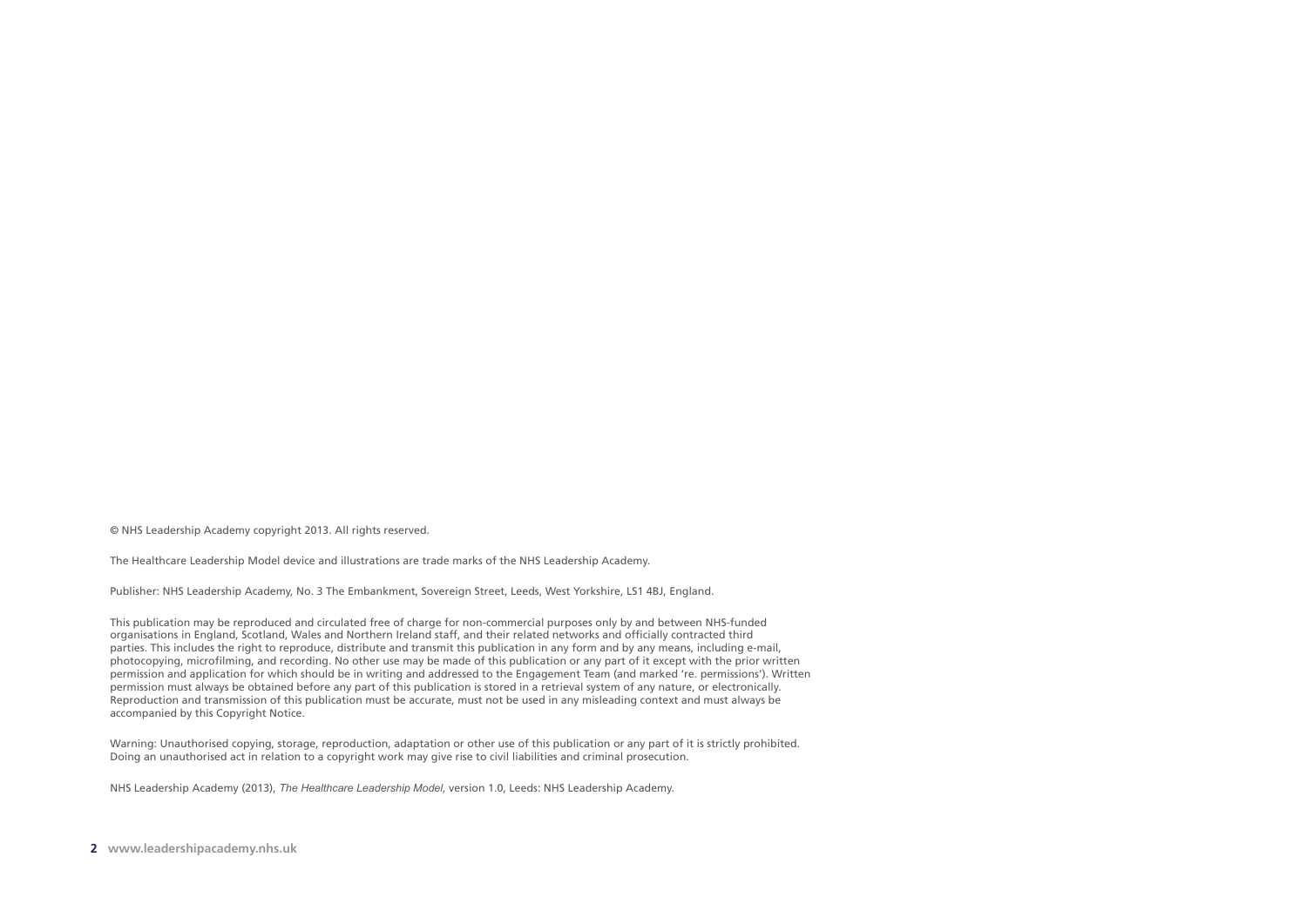### Introduction

### Who the model is for

The Healthcare Leadership Model is to help those who work in health and care to become better leaders. It is useful for everyone – whether you have formal leadership responsibility or not, if you work in a clinical or other service setting, and if you work with a team of five people or 5,000. It describes the things you can see leaders doing at work and is organised in a way that helps everyone to see how they can develop as a leader. It applies equally to the whole variety of roles and care settings that exist within health and care.

We want to help you understand how your leadership behaviours affect the culture and climate you, your colleagues, and teams work in. Whether you work directly with patients and service users or not, you will realise what you do and how you behave will affect the experiences of patients and service users of your organisation, the quality of care provided, and the reputation of the organisation itself. The nature and effect of a positive leadership style can be summed up as:

#### Leadership that emphasises care for staff and high-quality support services



#### The structure of the model

The Healthcare Leadership Model is made up of nine 'leadership dimensions', each of which has its own page in this document. There is a brief description of what the dimension is about and why it is important. and a section that says 'what it is not' to provide further clarity.

For each dimension, leadership behaviours are shown on a four-part scale which ranges from 'essential' through 'proficient' and 'strong' to 'exemplary'. Although the complexity and sophistication of the behaviours increase as we move up the scale, the scale is not tied to particular job roles or levels. So people in junior roles may find themselves to be within the 'strong' or 'exemplary' parts of the scale, and senior staff may find themselves in the 'essential' or 'proficient' parts. Similarly, you may find where you judge yourself to be may vary depending on the dimension itself. For example, you may be mostly 'strong' in a few dimensions, 'exemplary' in one, and 'essential' or 'proficient' in others. This may be appropriate depending on your job role, or it may show that there are areas that need some development or that are a particular strength.

Within these scales, the leadership behaviours themselves are presented as a series of questions. The questions are short descriptions of what the leadership dimension looks like at each part of the scale. These are the questions that guide

leaders' thoughts and result in effective leadership behaviour. They are written in the 'first person' (Do I . . . ?), but are not meant to be answered with a simple 'yes' or 'no'. Instead, they should help you explore your intentions and motivations, and see where your strengths and areas for development may lie. You may also want to think about what evidence you could provide to support your answers.

Research<sup>1</sup> has shown that all nine dimensions of the model are important in an individual's leadership role. However, the type of job you have, the needs of the people you work with, and the context of your role within your organisation will all affect which dimensions are most important for you to use and develop.

#### The importance of personal qualities

'…the most important element… comes from a combination of emotional expressiveness, selfconfidence, self-determination and freedom from internal conflict'2

The way that we manage ourselves is a central part of being an effective leader. It is vital to recognise that personal qualities like self-awareness, selfconfidence, self-control, self-knowledge, personal reflection, resilience and determination are the foundation of how we behave. Being aware of your strengths and limitations in these areas will have a

**Figure 1 :** The nature and effect of a positive leadership style

<sup>&</sup>lt;sup>1</sup> Please see Appendix 1 for more information on the research behind the Healthcare Leadership Model. 2 Bass, B.M (1992), in M. Syrett and C. Hogg (Editors), Frontiers of Leadership. Oxford: Blackwell.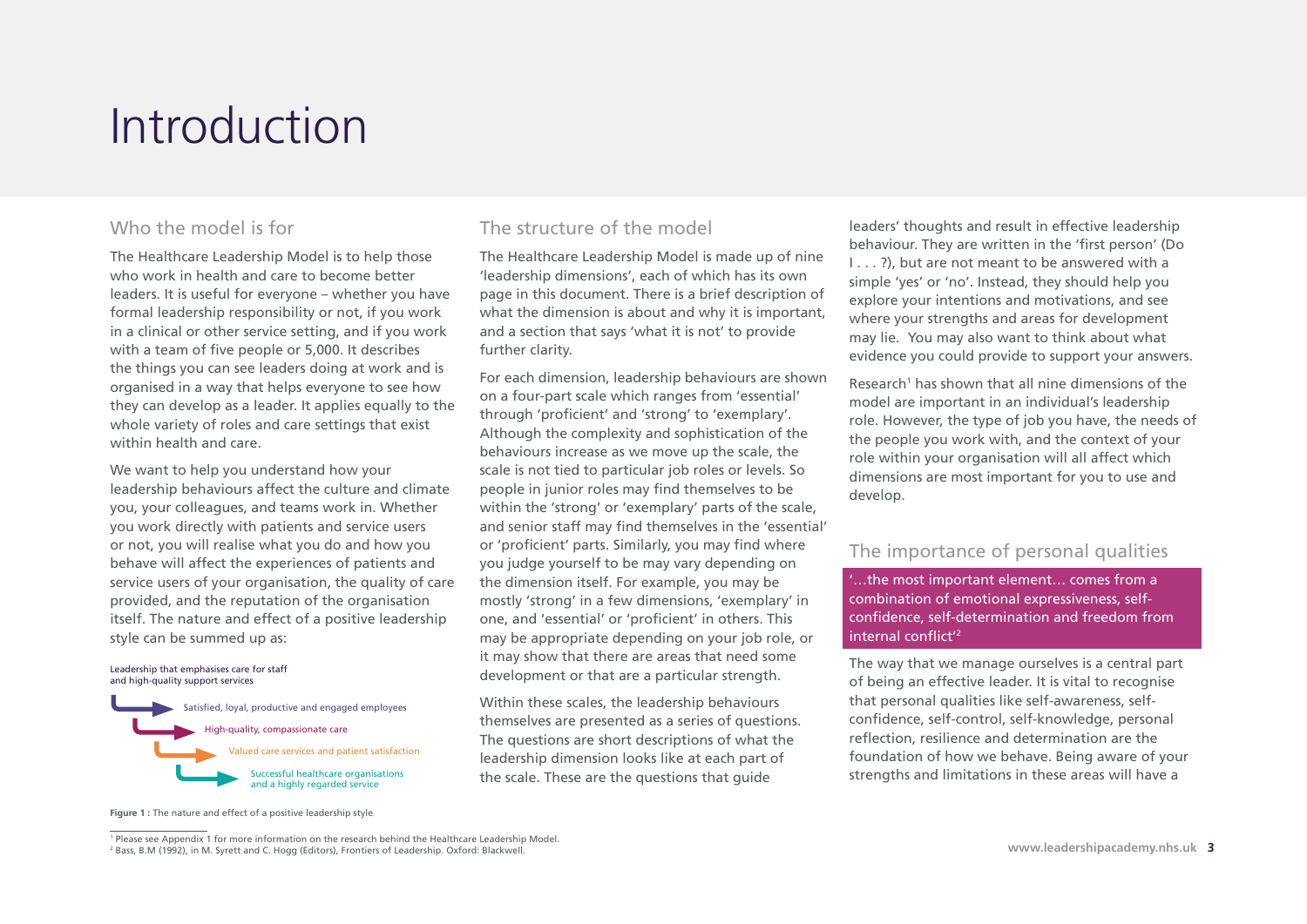#### **Figure 2 :** The impact of personal qualities on the experience of care

Greater self-awareness,  $self$ - control, self-knowledg $\alpha$ determination, resilience and other personal qualities

More effective leadership behaviours

Productive, care-focused and engaged climate in teams

Increasingly positive experience of care and service

and training programme materials and criteria.

However, for personal use we are also developing other tools that will more directly help you apply the Healthcare Leadership Model. For example, a self-assessment tool and a 360-degree feedback tool are in development and will have a greater focus on helping individuals to assess their leadership

behaviours and more fully understand their leadership development. Please visit www.leadershipacademy.nhs.uk/leadershipmodel for up-to-date information on these tools, as well as other supporting materials.

We would be very interested to hear from anyone using the Healthcare Leadership Model in their work and are planning to collect examples of best practice so that we can share these more widely. If you are interested in sharing how you are using the model, please contact us at

leadershipmodel@leadershipacademy.nhs.uk.



**Figure 3 :** The nine dimensions of the Healthcare Leadership Model

direct effect on how you behave and interact with others, and they with you. Without this awareness, it will be much more difficult (if not impossible) to behave in the way research has shown that good leaders do. This, in turn, will have a direct impact on your colleagues, any team you work in, and the overall culture and climate within the team as well as within the organisation. Whether you work directly with patients and service users or not, this can affect the care experience they have. Working positively on these personal qualities will lead to a focus on care and high-quality services for patients and service users, their carers and their families (see Figure 2).

While personal qualities have not been separately highlighted in the Healthcare Leadership Model, you will find them throughout the various dimensions. It is important to realise that areas identified for development within the model may be as much about how you manage yourself as about how you manage your behaviour and relate to other people.

#### How to use this document

The document illustrates the leadership behaviours expected for all staff in healthcare, so you can use it to help you think about your own leadership behaviours. It will also help you carry out appraisals, and to write documents such as personal and professional development plans, recruitment criteria and processes, educational standards and curricula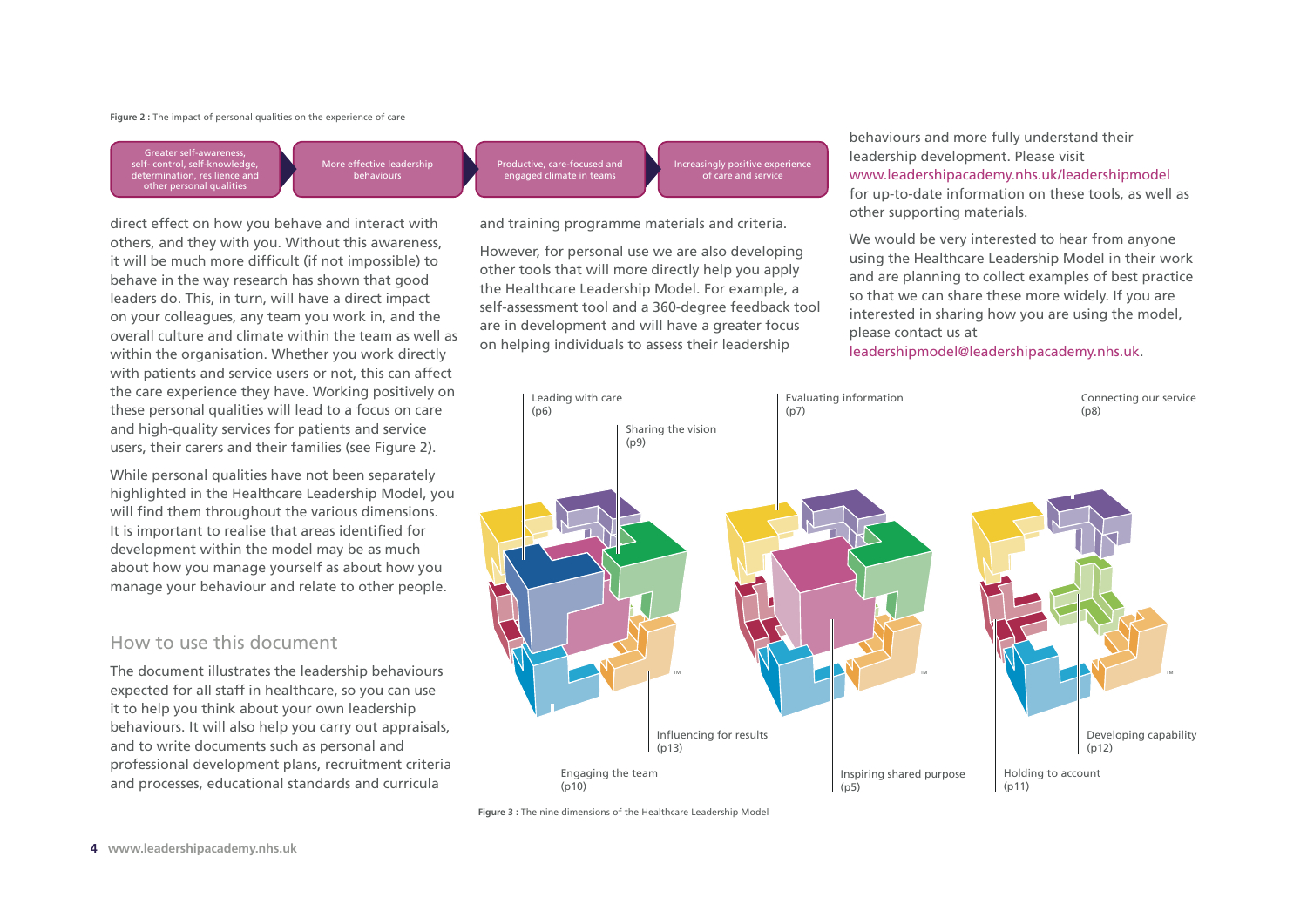

### Inspiring shared purpose

### What is it?

- Valuing a service ethos
- Curious about how to improve services and patient care
- Behaving in a way that reflects the principles and values of the NHS

### Why is it important?

Leaders create a shared purpose for diverse individuals doing different work, inspiring them to believe in shared values so that they deliver benefits for patients, their families and the community

### What is it not?

- Turning a blind eye
- Using values to push a personal or 'tribal' agenda
- Hiding behind values to avoid doing your best
- Self-righteousness
- Misplaced tenacity
- Shying away from doing what you know is right

### Essential

### Staying true to NHS principles and values

Do I act as a role model for belief in and commitment to the service?

Do I focus on how what I do contributes to and affects patient care or other service users?

Do I enable colleagues to see the wider meaning in what they do?

### Proficient

### Holding to principles and values under pressure

Do I behave consistently and make sure that others do so even when we are under pressure?

Do I inspire others in tough times by helping them to focus on the value of their contribution?

Do I actively promote values of service in line with NHS principles?

### Strong

### Taking personal risks to stand up for the shared purpose

Do I have the self-confidence to question the way things are done in my area of work?

Do I have the resilience to keep challenging others in the face of opposition, or when I have suffered a setback?

Do I support my team or colleagues when they challenge the way things are done?

### Exemplary

### Making courageous challenges for the benefit of the service

Do I have the courage to challenge beyond my remit even when it may involve considerable personal risk?

Do I take the initiative and responsibility to put things right outside my remit if I see others fearing to act?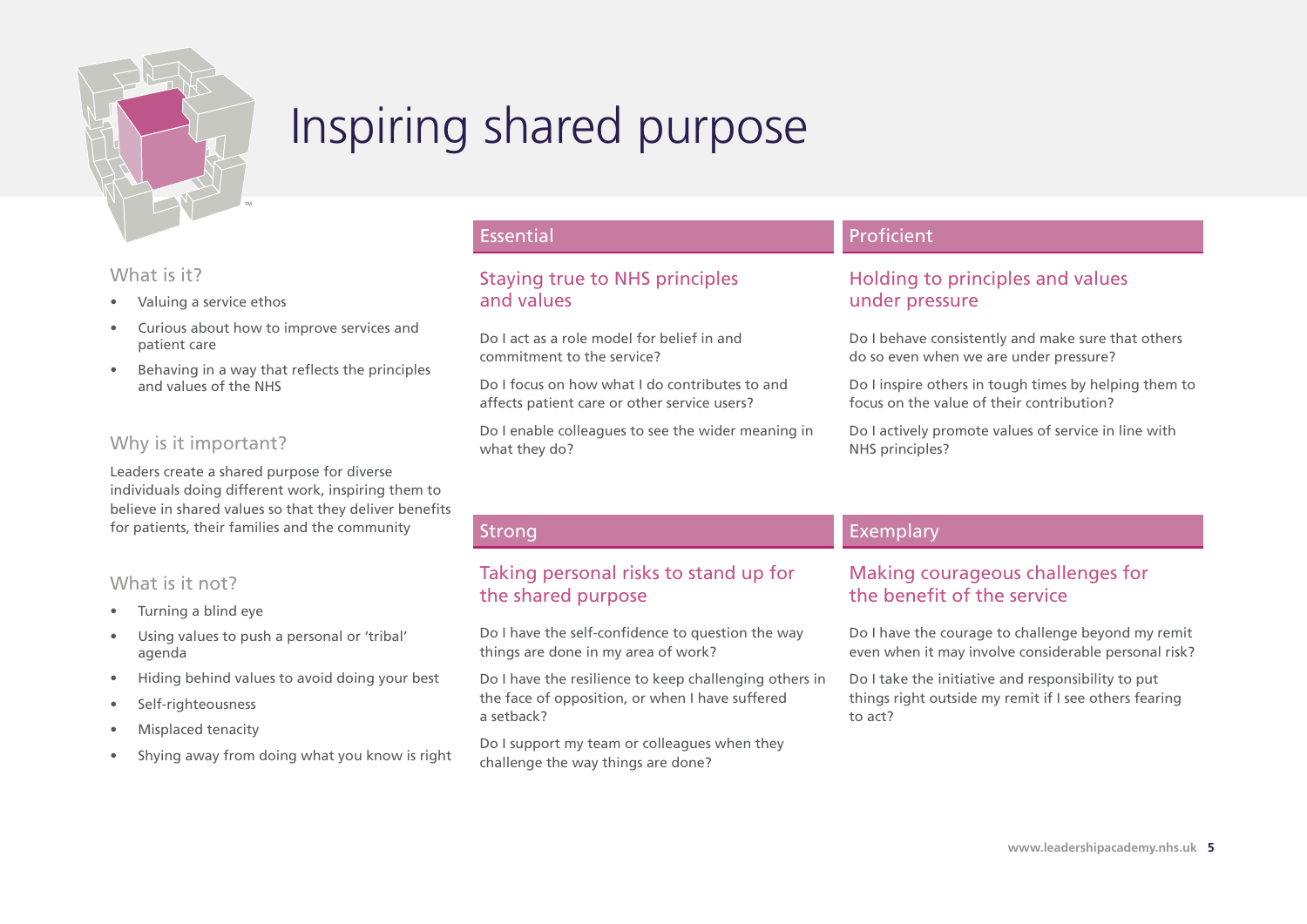

### Leading with care

### What is it?

- Having the essential personal qualities for leaders in health and social care
- Understanding the unique qualities and needs of a team
- Providing a caring, safe environment to enable everyone to do their jobs effectively

### Why is it important?

Leaders understand the underlying emotions that affect their team, and care for team members as individuals, helping them to manage unsettling feelings so they can focus their energy on delivering a great service that results in care for patients and other service users

### What is it not?

- Making excuses for poor performance
- Avoiding responsibility for the wellbeing of colleagues in your team
- Failing to understand the impact of your own emotions or behaviour on colleagues
- Taking responsibility away from others

### Essential

### Caring for the team

Do I notice negative or unsettling emotions in the team and act to put the situation right?

Do my actions demonstrate that the health and wellbeing of my team are important to me?

Do I carry out genuine acts of kindness for my team?

### Proficient

### Recognising underlying reasons for behaviour

Do I understand the underlying reasons for my behaviour and recognise how it affects my team?

Can I 'read' others, and act with appropriate empathy, especially when they are different from me?

Do I help my colleagues to make the connection between the way they feel and the quality of the service they provide?

### Exemplary

### Spreading a caring environment beyond my own area

Do I take positive action to make sure other leaders are taking responsibility for the emotional wellbeing of their teams?

Do I share responsibility for colleagues' emotional wellbeing even when I may be junior to them?

### Strong

### Providing opportunities for mutual support

Do I care for my own physical and mental wellbeing so that I create a positive atmosphere for the team and service users?

Do I help create the conditions that help my team provide mutual care and support?

Do I pay close attention to what motivates individuals in my team so that I can channel their energy so they deliver for service users?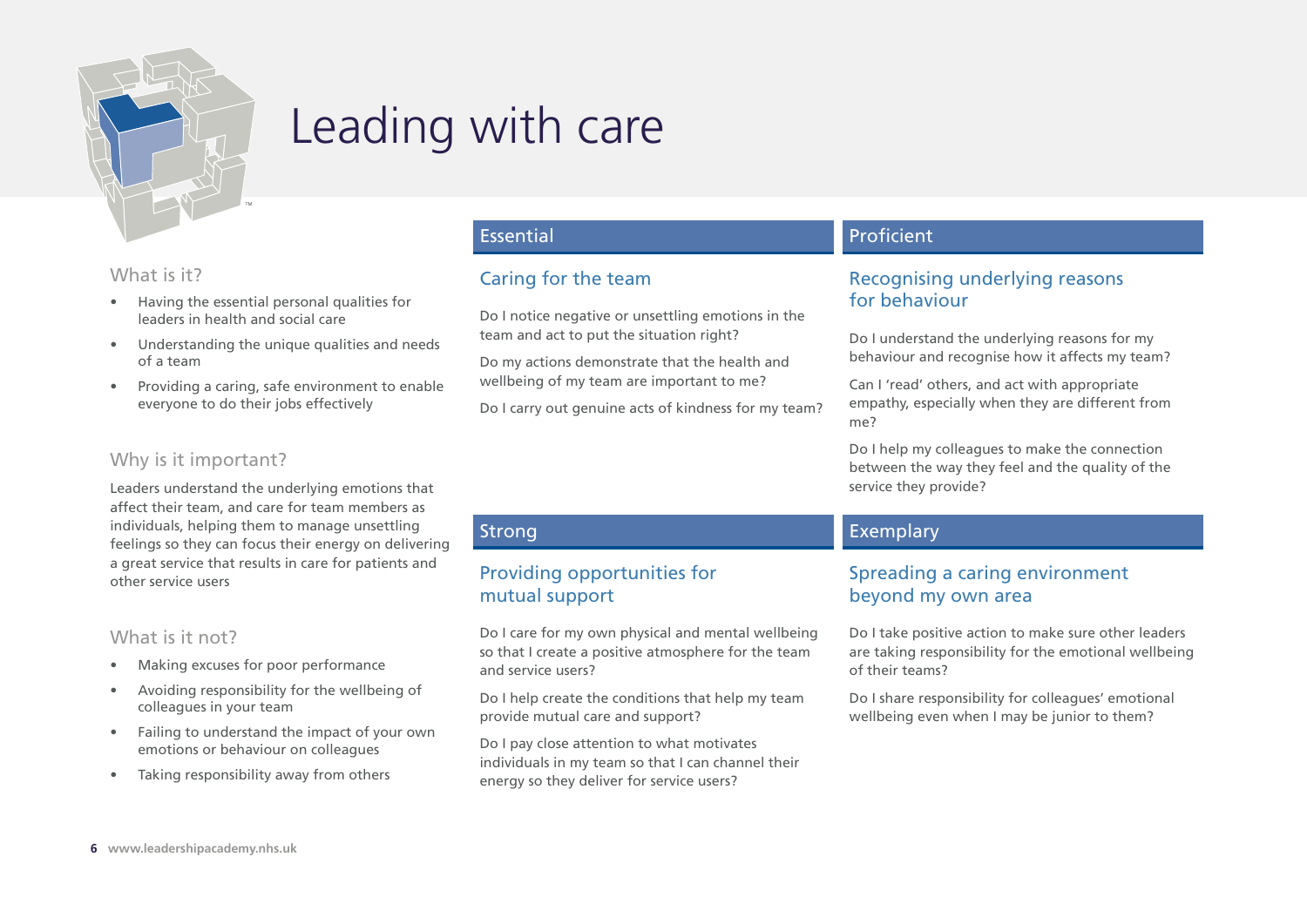

### Evaluating information

#### What is it?

- Seeking out varied information
- using information to generate new ideas and make effective plans for improvement or change
- making evidence-based decisions that respect different perspectives and meet the needs of all service users

### Why is it important?

Leaders are open and alert to information, investigating what is happening now so that they can think in an informed way about how to develop proposals for improvement

### What is it not?

- Failing to look beyond the obvious
- Collecting data without using it
- Thinking only about your own measures or experience
- Reluctance to look for better ways of doing things
- Ignoring problems by ignoring data
- Using research as a weapon

### Essential

### Gathering data

Do I collect feedback from service users?

Do I collect and record the essential data for my area of work accurately and on time?

Am I regularly thinking about ways to do my job more effectively?

Can I see patterns that help me to do things better, more efficiently or with less waste?

### Proficient

### Scanning widely

Do I look outside my area of work for information and ideas that could bring about continuous improvement?

Do I establish ongoing methods for measuring performance to gain a detailed understanding of what is happening?

Do I spot future opportunities and risks, and test resulting plans with external stakeholders to improve them?

### Strong

### Thinking creatively

Do I conduct thorough analyses of data over time and compare outcomes and trends to relevant benchmarks?

Do I see the relevance of seemingly unrelated ideas which could be made useful in my area of work?

Do I creatively apply fresh approaches to improve current ways of working?

### Exemplary

### Developing new concepts

Do I develop strategies based on new concepts, insights, or perceptive analysis?

Do I create improved pathways, systems or processes through insights that are not obvious to others?

Do I carry out, or encourage, research to understand the root causes of issues?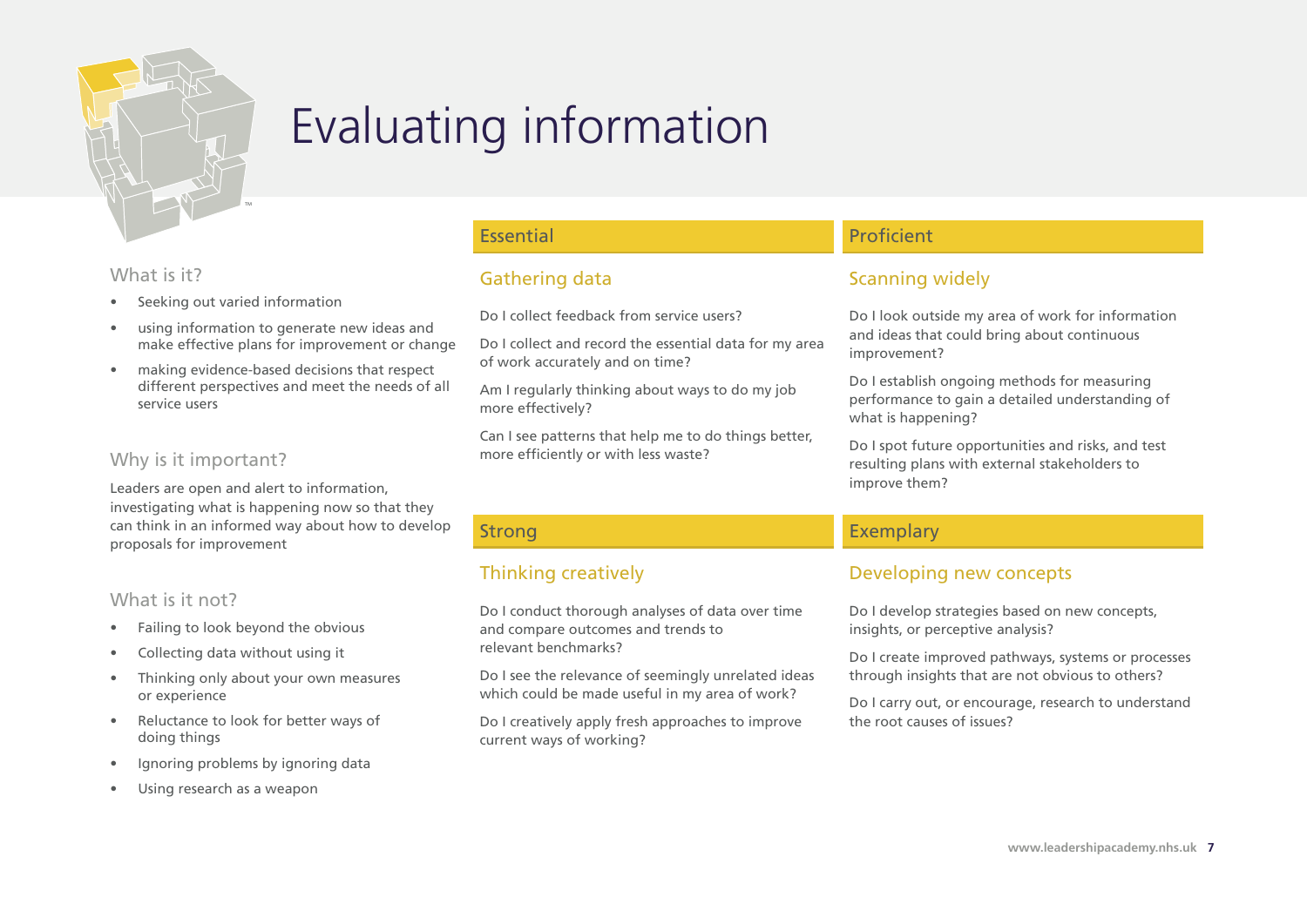

### Connecting our service

### What is it?

Understanding how health and social care services fit together and how different people, teams or organisations interconnect and interact

### Why is it important?

Leaders understand how things are done in different teams and organisations; they recognise the implications of different structures, goals, values and cultures so that they can make links, share risks and collaborate effectively

### What is it not?

- Being rigid in your approach
- Thinking about only your part of the organisation
- Believing only your view is the right one
- Thinking politics is a dirty word
- Failing to engage with other parts of the system
- Focusing solely on the depth of your area at the expense of the broader service

### Essential

### Recognising how my area of work relates to other parts of the system

Do I understand the formal structure of my area of work and how it fits with other teams?

Do I keep up to date with changes in the system to maintain efficiency?

Do I hand over effectively to others and take responsibility for continuity of service provision?

### Proficient

### Understanding the culture and politics across my organisation

Do I understand the informal 'chain of command' and unwritten rules of how things get done?

Do I know what I need to do and who to go to so that well-judged decisions are made in my organisation?

Do I understand how financial and other pressures influence the way people react in my organisation?

### Strong

### Adapting to different standards and approaches outside my organisation

Am I connected to stakeholders in a way that helps me to understand their unspoken needs and agendas?

Am I flexible in my approach so I can work effectively with people in organisations that have different standards and approaches from mine?

Do I act flexibly to overcome obstacles?

### Exemplary

### Working strategically across the system

Do I build strategic relationships to make links across the broader system?

Do I understand how complex connections across the health economy affect the efficiency of the system?

Do I understand which issues affect decisions across the system so that I can anticipate how other stakeholders will react?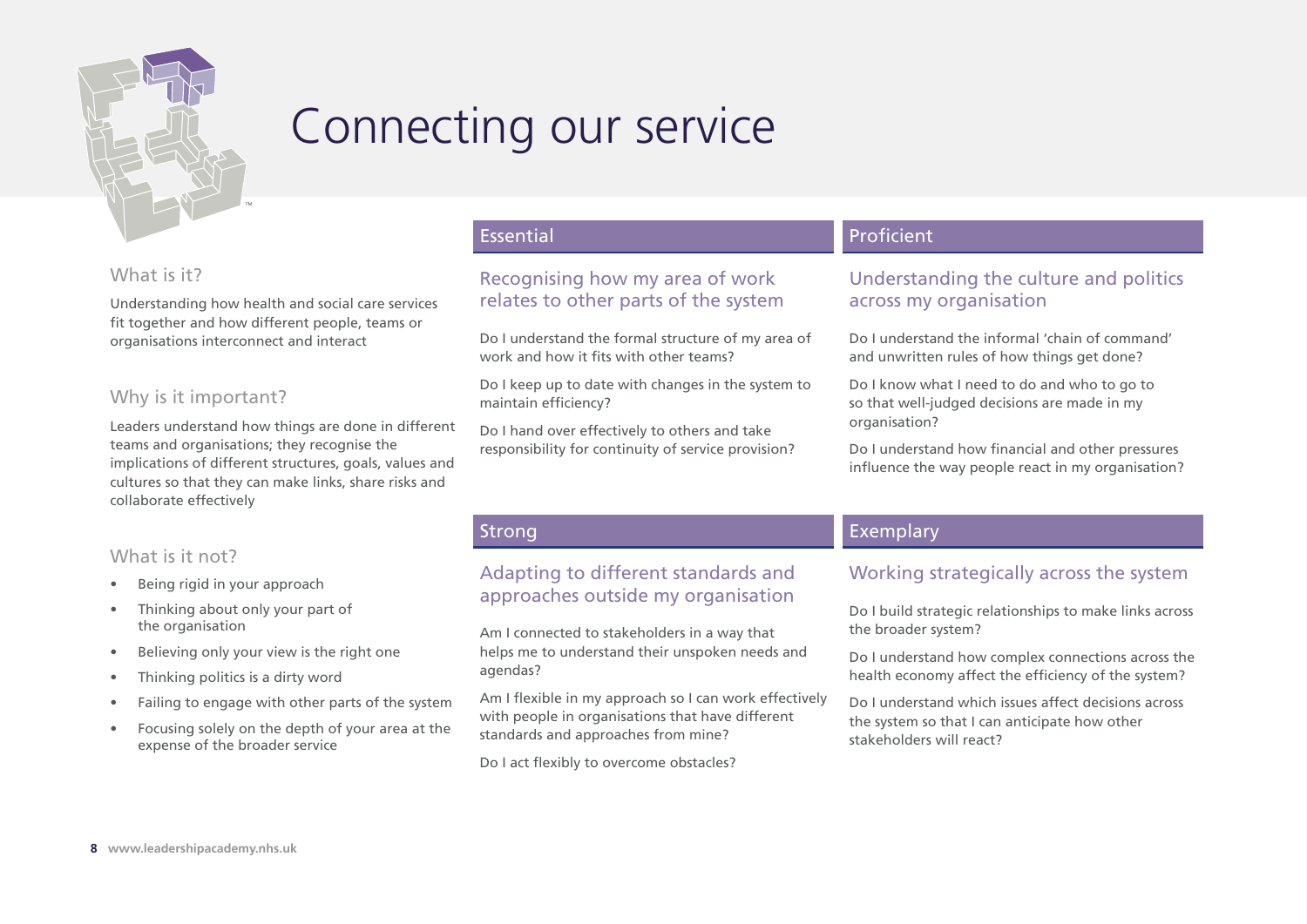

### Sharing the vision

### What is it?

Communicating a compelling and credible vision of the future in a way that makes it feel achievable and exciting

### Why is it important?

Leaders convey a vivid and attractive picture of what everyone is working towards in a clear, consistent and honest way, so that they inspire hope and help others to see how their work fits in

### Essential

### Communicating to create credibility and trust

Am I visible and available to my team?

Do I communicate honestly, appropriately and at the right time with people at all levels?

Am I helping other people appreciate how their work contributes to the aims of the team and the organisation?

Do I break things down and explain clearly?

### Proficient

### Creating clear direction

Do I help people to see the vision as achievable by describing the 'journey' we need to take?

Do I use stories and examples to bring the vision to life?

Do I clearly describe the purpose of the job, the team and the organisation and how they will be different in the future?

### What is it not?

- Saying one thing and doing another
- Talking about the vision but not working to achieve it
- Being inconsistent in what you say
- Avoiding the difficult messages

### **Strong**

### Making long-term goals desirable

Do I encourage others to become 'ambassadors' for the vision and generate excitement about long-term aims?

Do I find ways to make a vivid picture of future success emotionally compelling?

Do I establish ongoing communication strategies to deal with the more complex and difficult issues?

### Exemplary

### Inspiring confidence for the future

Do I display confidence and integrity under robust and public criticism?

Do I describe future changes in a way that inspires hope, and reassures staff, patients and the public?

Do I explain controversial and complex plans in a way that different groups can hear, understand and accept?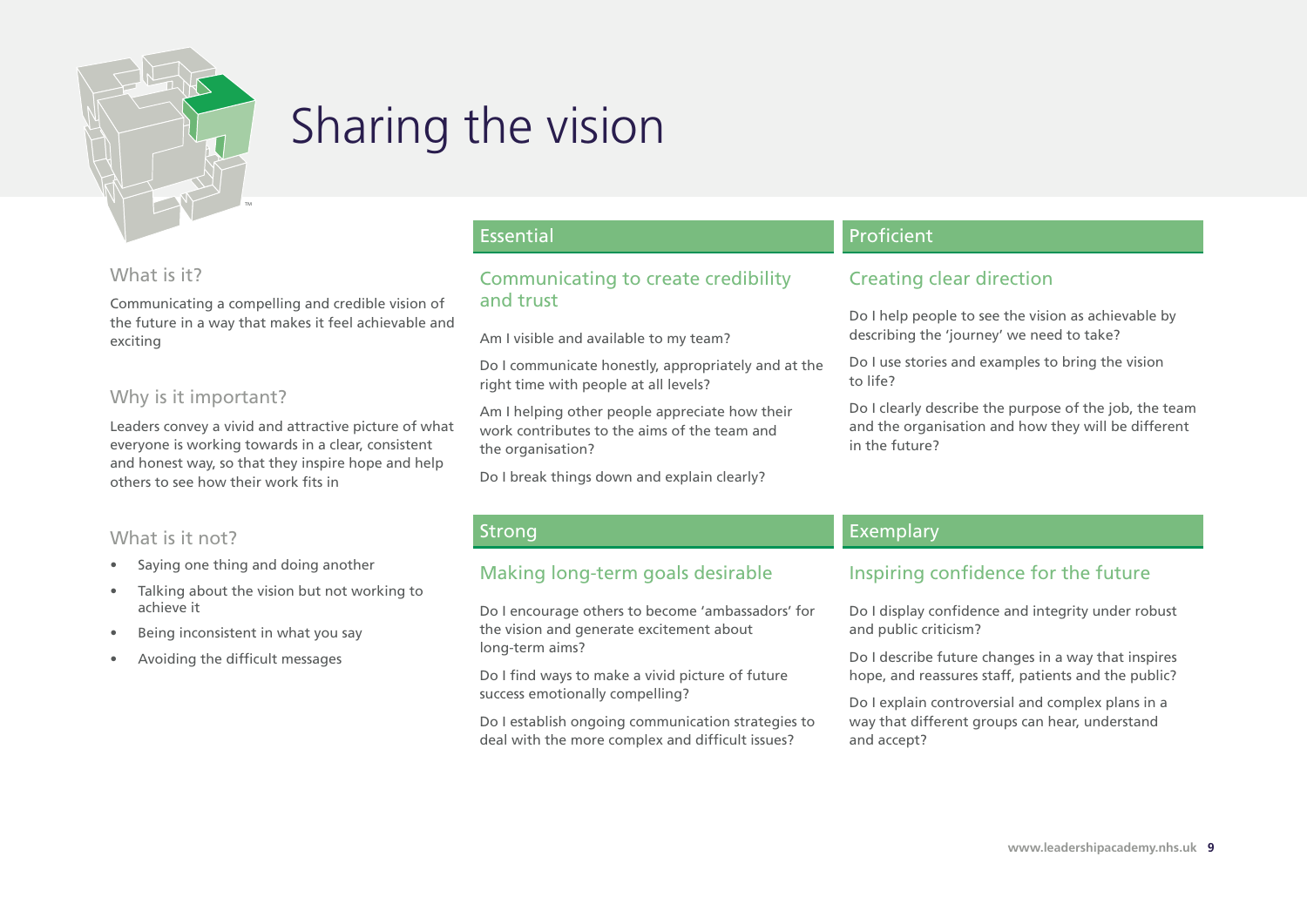

### Engaging the team

### What is it?

Involving individuals and demonstrating that their contributions and ideas are valued and important for delivering outcomes and continuous improvements to the service

### Why is it important?

Leaders promote teamwork and a feeling of pride by valuing individuals' contributions and ideas; this creates an atmosphere of staff engagement where desirable behaviour, such as mutual respect, compassionate care and attention to detail, are reinforced by all team members

### What is it not?

- Building plans without consultation
- Autocratic leadership
- Failing to value diversity
- Springing ideas on others without discussion

### Essential

### Involving the team

Do I recognise and actively appreciate each person's unique perspectives and experience?

Do I listen attentively to my team and value their suggestions?

Do I ask for contributions from my team to raise their engagement?

### Proficient

### Fostering creative participation

Do I ask for feedback from my team on things that are working well and things we could improve?

Do I shape future plans together with my team?

Do I encourage my team to identify problems and solve them?

### **Strong**

### Co-operating to raise the game

Do I enable my team to feed off each other's ideas, even if there is a risk the ideas might not work?

Do I encourage team members to get to know each other's pressures and priorities so that they can cooperate to provide a seamless service when resources are stretched?

Do I offer support and resources to other teams in my organisation?

### Exemplary

### Stretching the team for excellence and innovation

Do I stretch my team so that they deliver a fully 'joined-up' service, and so give the best value they can?

Do I support other leaders to build success within and beyond my organisation?

Do I create a common purpose to unite my team and enable them to work seamlessly together to deliver?

Do I encourage my team to deliver on the shared purpose, as much as on their individual targets?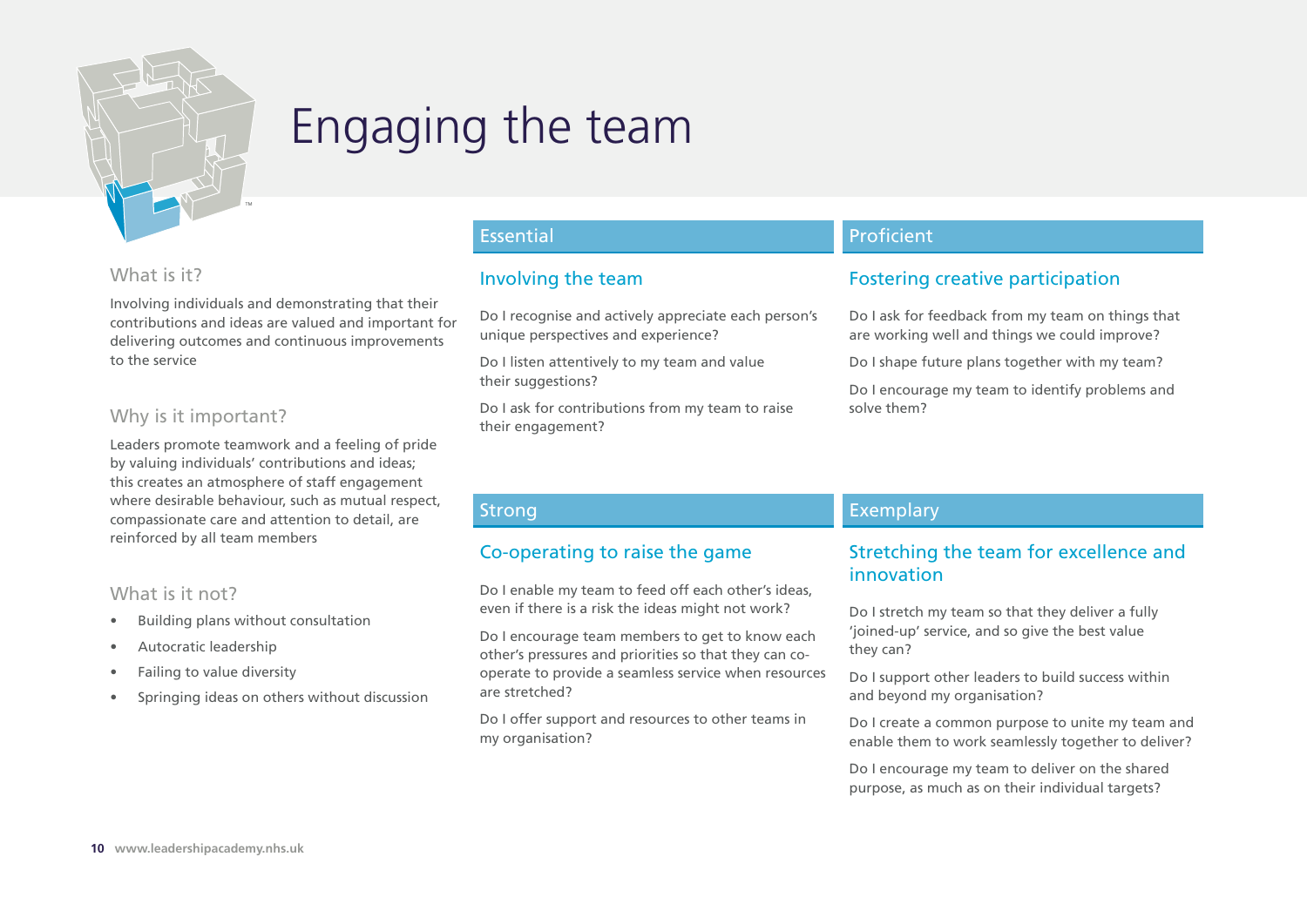

### Holding to account

#### What is it?

- Agreeing clear performance goals and quality indicators
- Supporting individuals and teams to take responsibility for results
- Providing balanced feedback

### Why is it important?

Leaders create clarity about their expectations and what success looks like in order to focus people's energy, give them the freedom to self-manage within the demands of their job, and deliver improving standards of care and service delivery

### What is it not?

- Setting unclear targets
- Tolerating mediocrity
- Making erratic and changeable demands
- Giving unbalanced feedback (too much praise or too little)
- Making excuses for poor or variable performance
- Reluctance to change

### Essential

### Setting clear expectations

- Do I take personal responsibility for my own performance?
- Do I specify and prioritise what is expected of individuals and the team?

Do I make tasks meaningful and link them to organisational goals?

Do I make sure individual and team goals are SMART<sup>1</sup>?

Do I constantly look out for opportunities to celebrate and reward high standards?

Do I actively link feedback to the overall vision

Do I notice and challenge mediocrity, encouraging people to stop coasting and stretch themselves for

Challenging for

for success?

Strong

continuous improvement

the best results they can attain?

### Proficient

### Managing and supporting performance

Do I challenge ways of thinking and encourage people to use data to support their business planning and decision making?

Do I set clear standards for behaviour as well as for achieving tasks?

Do I give balanced feedback and support to improve performance?

Do I act quickly to manage poor performance?

### Exemplary

### Creating a mindset for innovative change

Do I encourage a climate of high expectations in which everyone looks for ways for service delivery to be even better?

Do I share stories and symbols of success that create pride in achievement?

Do I champion a mindset of high ambition for individuals, the team and the organisation?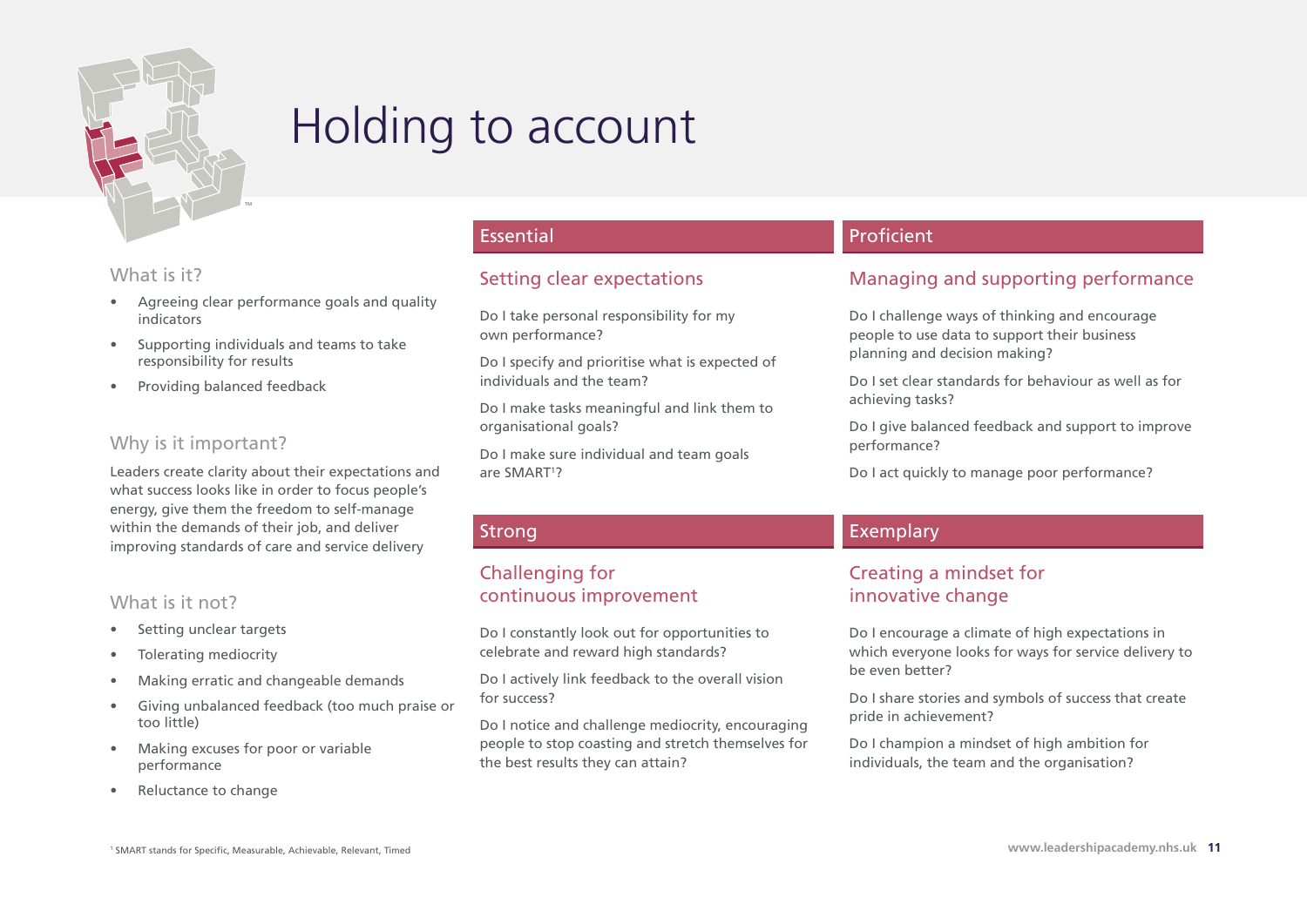

# Developing capability

### What is it?

- Building capability to enable people to meet future challenges
- Using a range of experiences as a vehicle for individual and organisational learning
- Acting as a role model for personal development

### Why is it important?

Leaders champion learning and capability development so that they and others gain the skills, knowledge and experience they need to meet the future needs of the service, develop their own potential, and learn from both success and failure

### What is it not?

- Focusing on development for short-term task accomplishment
- Supporting only technical learning at the expense of other forms of growth and development
- Developing yourself mainly for your own benefit
- Developing only the 'best' people

### Essential

### Providing opportunities for people development

Do I often look for opportunities to develop myself and learn things outside my comfort zone?

Do I understand the importance and impact of people development?

Do I build people development into my planning for my team?

### Proficient

### Taking multiple steps to develop team members

Do I explore and understand the strengths and development needs of individuals in my team?

Do I provide development opportunities for other people through experience and formal training?

Do I look for and provide regular positive and developmental feedback for my team to help them focus on the right areas to develop professionally?

### Strong

### Building longer-term capability

Do I explore the career aspirations of colleagues in my team and shape development activities to support them?

Do I provide long-term mentoring or coaching?

Do I spot high-potential colleagues or capability gaps in my team and focus development efforts to build on or deal with the situation?

### Exemplary

### Creating systems for succession to all key roles

Do I create the conditions in which others take responsibility for their development and learn from each other?

Do I take a strategic approach to people development based on the future needs of the NHS?

Do I share in broad organisational development and succession planning beyond my area of work?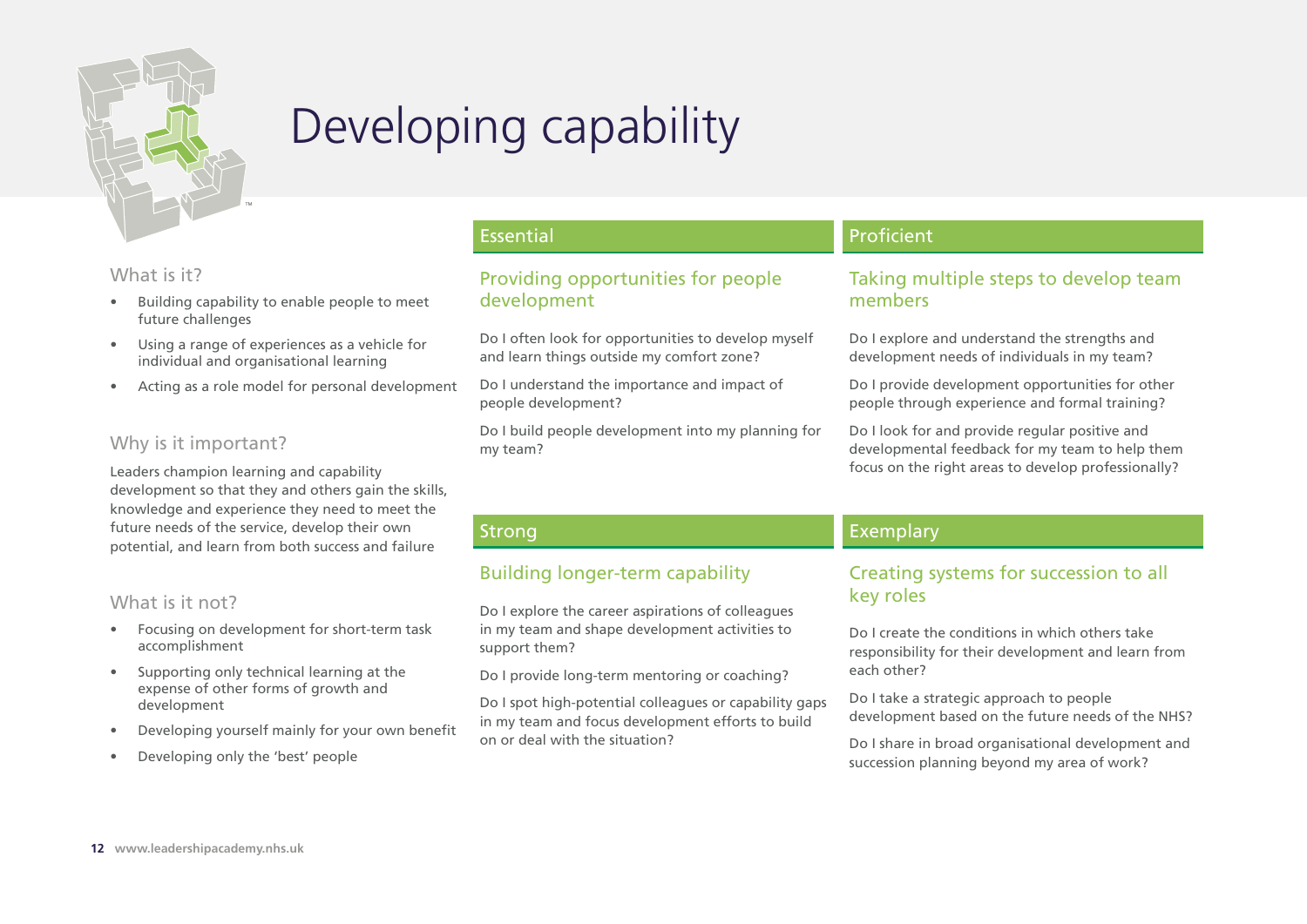

# Influencing for results

### What is it?

- Deciding how to have a positive impact on other people
- Building relationships to recognise other people's passions and concerns
- Using interpersonal and organisational understanding to persuade and build collaboration

### Why is it important?

Leaders are sensitive to the concerns and needs of different individuals, groups and organisations, and use this to build networks of influence and plan how to reach agreement about priorities, allocation of resources or approaches to service delivery

### What is it not?

- Being insular
- Pushing your agenda without regard to other views
- Only using one influencing style
- Being discourteous or dismissive

### Essential

### Engaging with others to convince or persuade

- Am I respectful in all circumstances?
- Do I listen to different views?
- Do I share issues and information to help other people understand my thinking?
- Do I develop and present well-reasoned arguments?
- Do I avoid jargon and express myself clearly?

### Proficient

### Adapting my approach to connect with diverse groups

Do I adapt my communication to the needs and concerns of different groups?

Do I use stories, symbols and other memorable approaches to increase my impact?

Do I check that others have understood me?

Do I create formal and informal two-way communication channels so I can be more persuasive?

### Exemplary

### Building sustainable commitments

Do I contribute calmly and productively to debates arising from strongly-held beliefs, even when my own emotions have been excited?

Do I build enough support for the idea or initiative to take on a life of its own?

Do I act as an ambassador for my organisation to gain reputational influence by sharing experiences and best practice nationally and internationally?

### **Strong**

### Developing collaborative agendas and consensus

Do I use 'networks of influence' to develop consensus and buy-in?

Do I create shared agendas with key stakeholders?

Do I use indirect influence and partnerships across organisations to build wide support for my ideas?

Do I give and take?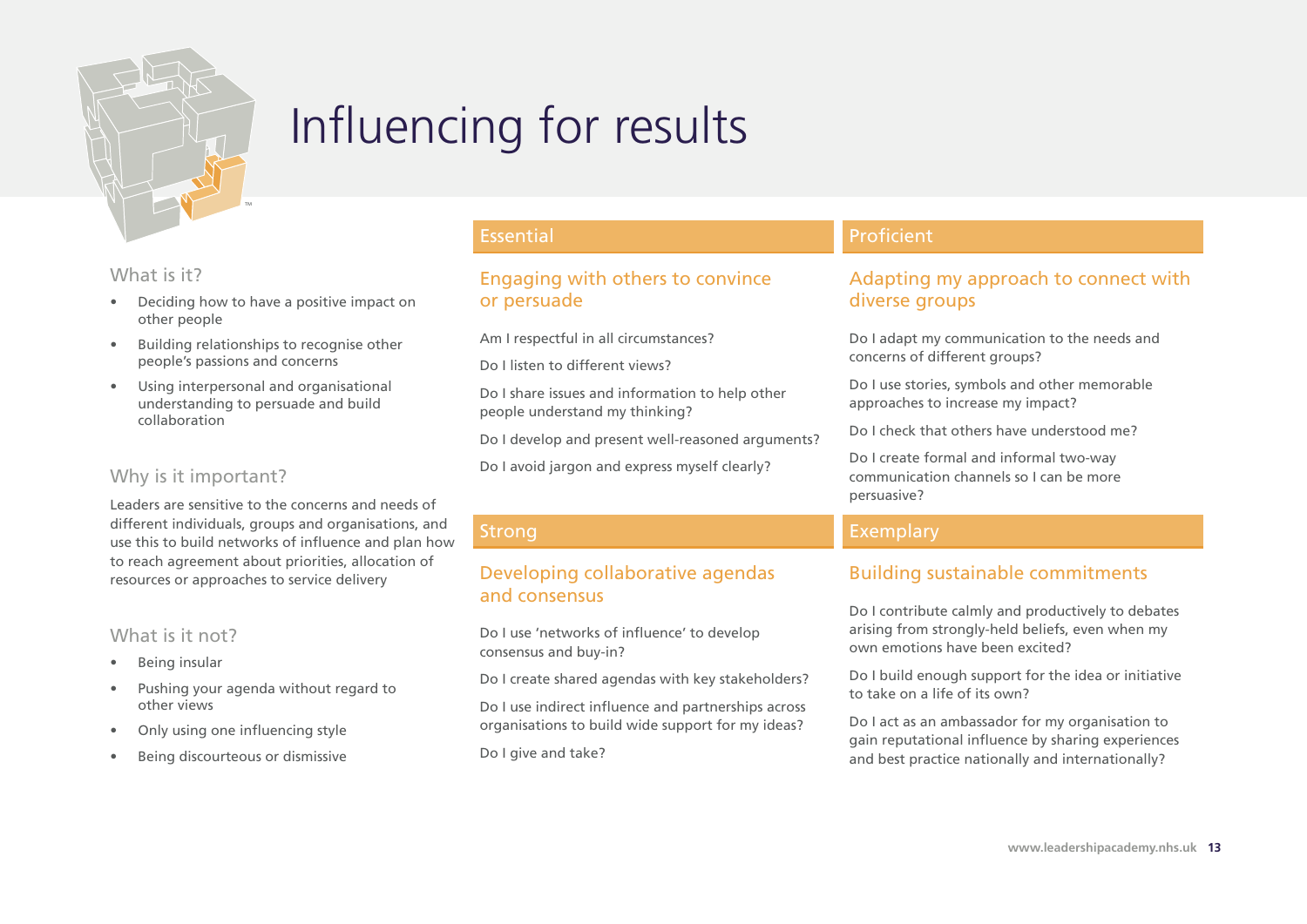# Appendix I

### How the Healthcare Leadership Model has been developed

The Healthcare Leadership Model has been developed by the NHS Leadership Academy, working with the Hay Group and colleagues from the Open University. It is an evidencebased research model that reflects:

- the values of the NHS
- what we know about effective leadership
- what we have learned from the Leadership Framework (2011)
- what our patients and communities are now asking from us as leaders

This appendix explains how the model was developed and gives more information on how the research was carried out.

### 1 Secondary Research (March – April 2013)

The aim of the secondary research was to:

- understand what existing research has already said about leadership more generally, and
- help identify what then needs to be different for healthcare, for the NHS, and for the NHS in the current environment.

John Storey and Richard Holti of the Open University, working with Hay Group, carried out a review of current literature and research on leadership models and behaviours, including international as well as private-sector learning. You can see Holti and Storey's paper at

#### www.leadershipacademy.nhs.uk/leadershipmodel

The Hay Group then developed Storey and Holti's findings into a draft behavioural model. As part of this stage, Hay Group drew on the following:

- their own knowledge of leadership in the NHS and elsewhere
- comparison of research data with health system competency models in Hay Group's competency database
- analysis of NHS leaders' assessment data
- analysis of the differences in behaviours between line managers and senior individual professionals

### 2 Primary Research (April – June 2013)

The aim of the primary research stage was to identify sample leadership behaviours at different levels of intensity and sophistication using the draft model created from the secondary research. This stage consisted of two sets of interviews:

- strategic interviews with people who have extensive experience of leaders in the NHS
- interviews with leaders across the NHS at a variety of levels to gather detailed examples of how they lead and how this delivers results

The sample of interviewees for both sets of interviews was selected by the NHS Leadership Academy working with their Local Delivery Partners (LDPs). The strategic interviews were carried out by staff in the NHS. Hay Group assessors carried out the interviews with leaders, using a focused interview technique. Hay Group then coded all the interviews against the draft leadership model, and carried out a thematic analysis.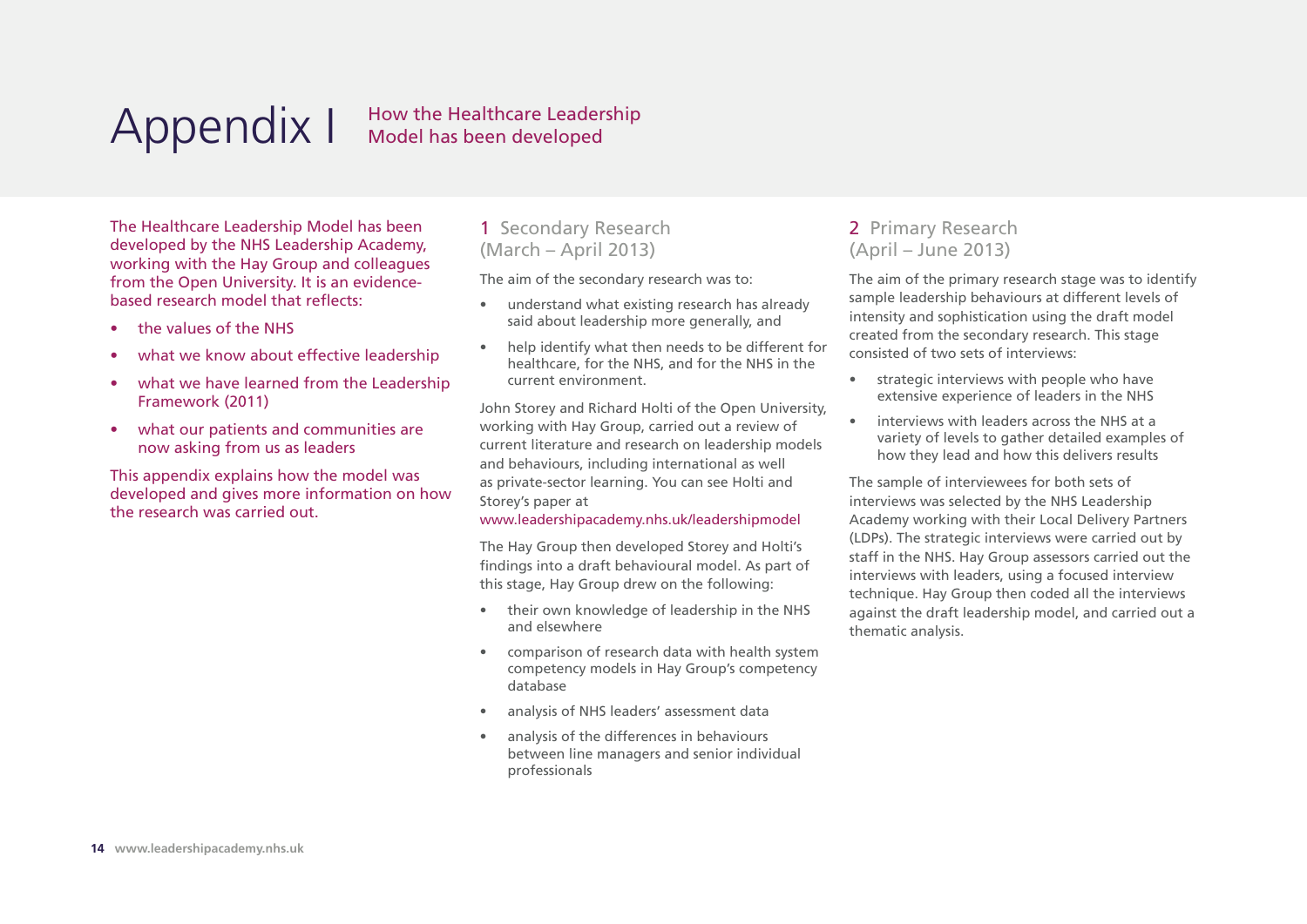### 3 Drafting (June 2013)

The aim of the drafting stage was to take everything we had learned from the previous two stages to create a more refined draft. The format we used was a 'concept formation' workshop, attended by the NHS Leadership Academy and Hay Group. Here we brought the various data points together to produce a 'working draft' of the leadership model. The data points included:

- the themes from Holti & Storey's research paper
- data sets from both sets of interviews
- data with health system competency models in the Hay Group competency database, and
- thematic analysis of NHS leaders' assessment data

In particular, we used evidence from the interviews to produce the leadership behaviour descriptions you see in the model.

### 4 Testing (June – August 2013)

The aim of the testing stage was to check with the intended audience of the model (staff in healthcare) that it would be relevant and user-friendly across various roles and contexts. This stage consisted of a number of focus groups, conducted by the NHS Leadership Academy and LDPs, involving a crosssection of staff at various levels working in various contexts. Additional stakeholders, such as colleagues in clinical professional bodies and those working in education, were also invited to provide feedback on the draft model.

The NHS Leadership Academy then analysed and themed the feedback from the focus groups. The feedback was overwhelmingly positive, and improvement points (largely relating to the most accessible language for the model) were acted upon in an updated version of the draft model. This then went through a plain English review, with relevant amendments made.

### 5 Finishing (August – October 2013)

The final stage was to finalise 'version 1/version 2013' of the Healthcare Leadership Model. This stage consisted of colleagues from Hay Group incorporating the final feedback into a final version of the model, which was signed off by the NHS Leadership Academy. The Academy then worked with designers to produce relevant graphics and finalise the design of this document.